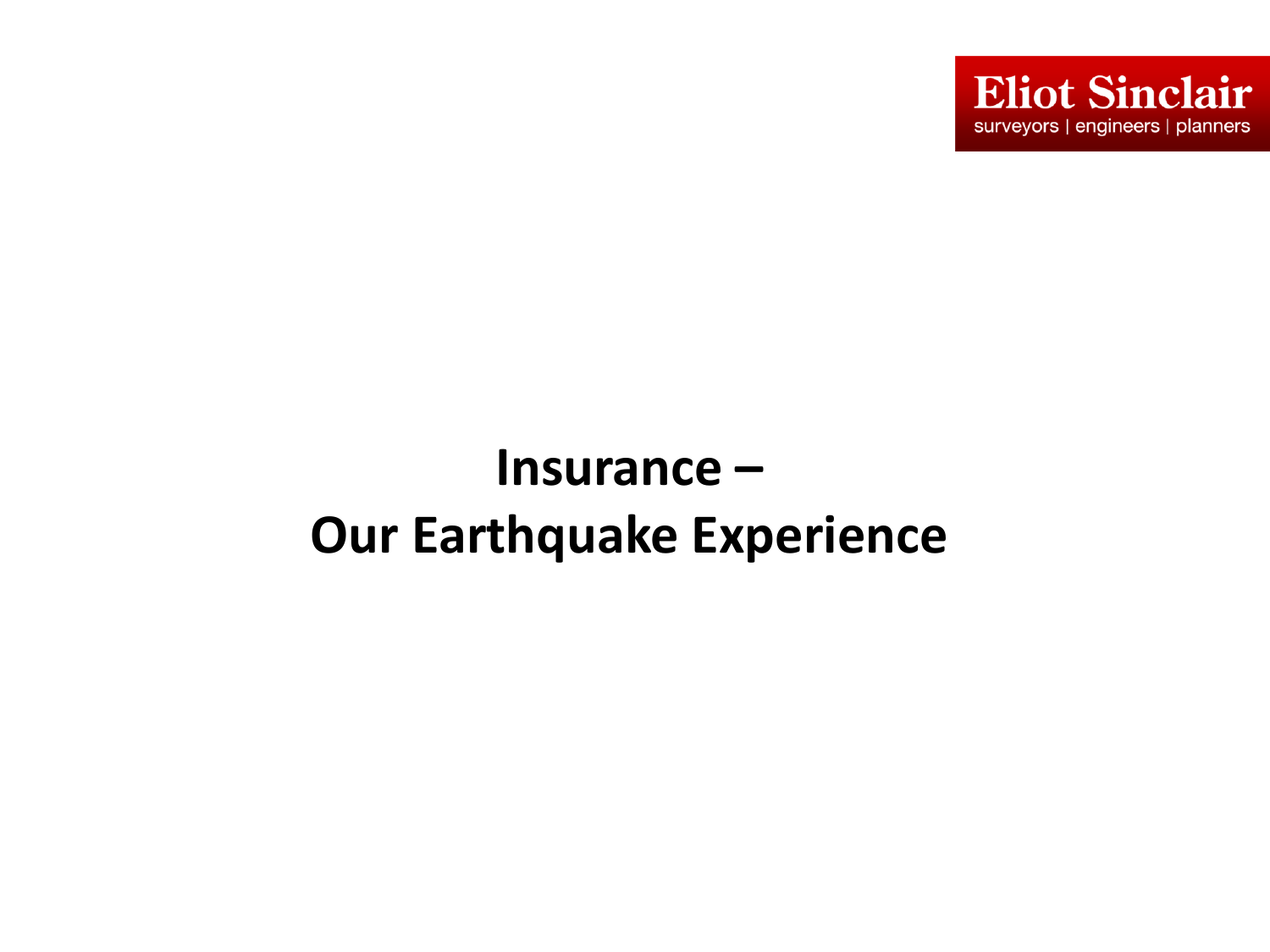#### **Background**

- ES was forced out of its premises at 12.51pm on Tuesday, 22/02/11.
- Skeleton staff operated from various homes for the next three days.
- Moved into alternative premises on Monday, 28/02/11.
- ES had limited access to its original building after the earthquake.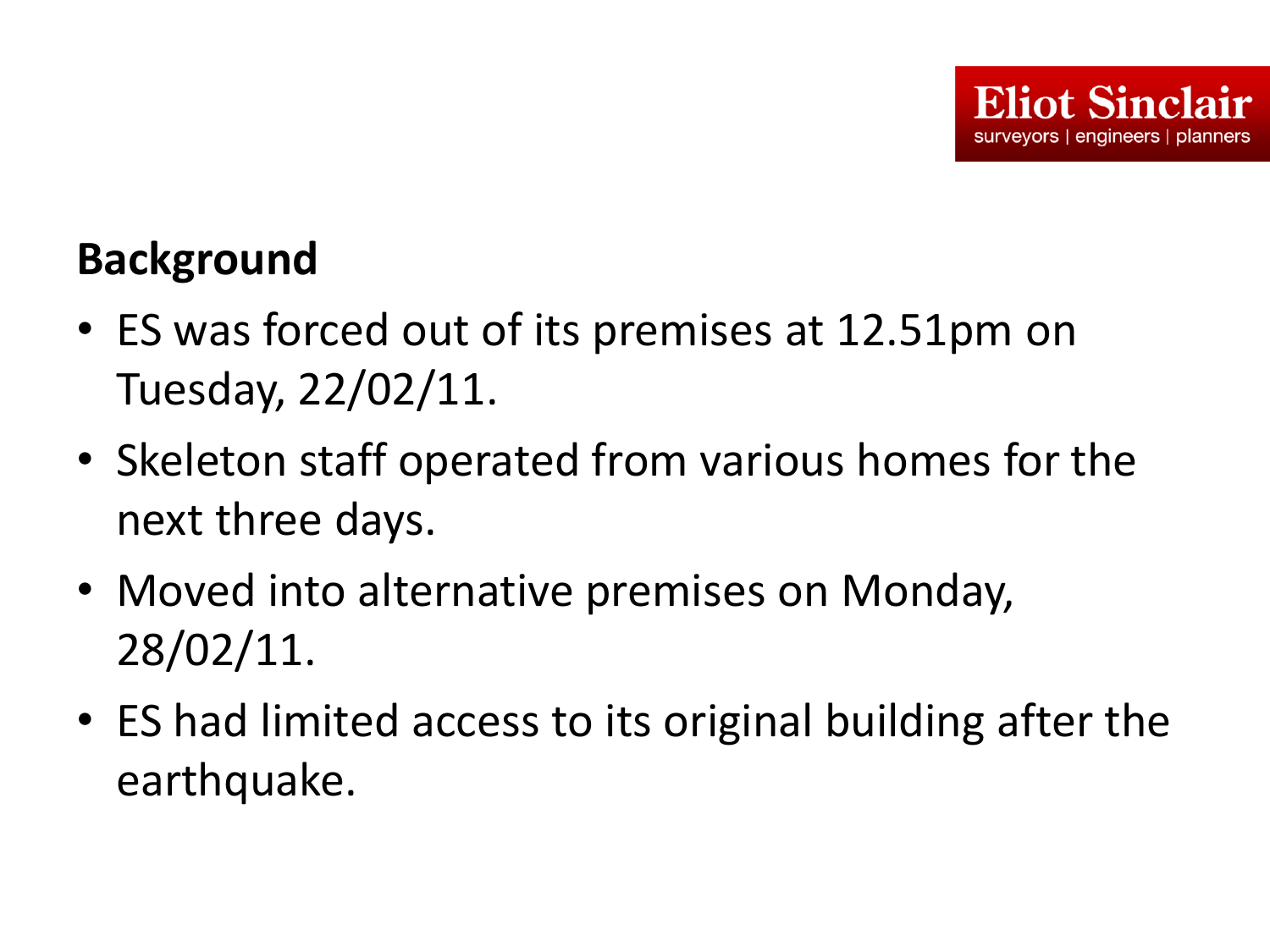# **Policies**

• **Material Damage**

 $\circ$  Building – garage. o Contents/plant. Insured for reinstatement.

• **Business Interruption**

Our cover:

- o Additional costs;
- o Reinstatement of accounts and documents;
- o Irrecoverable book debts.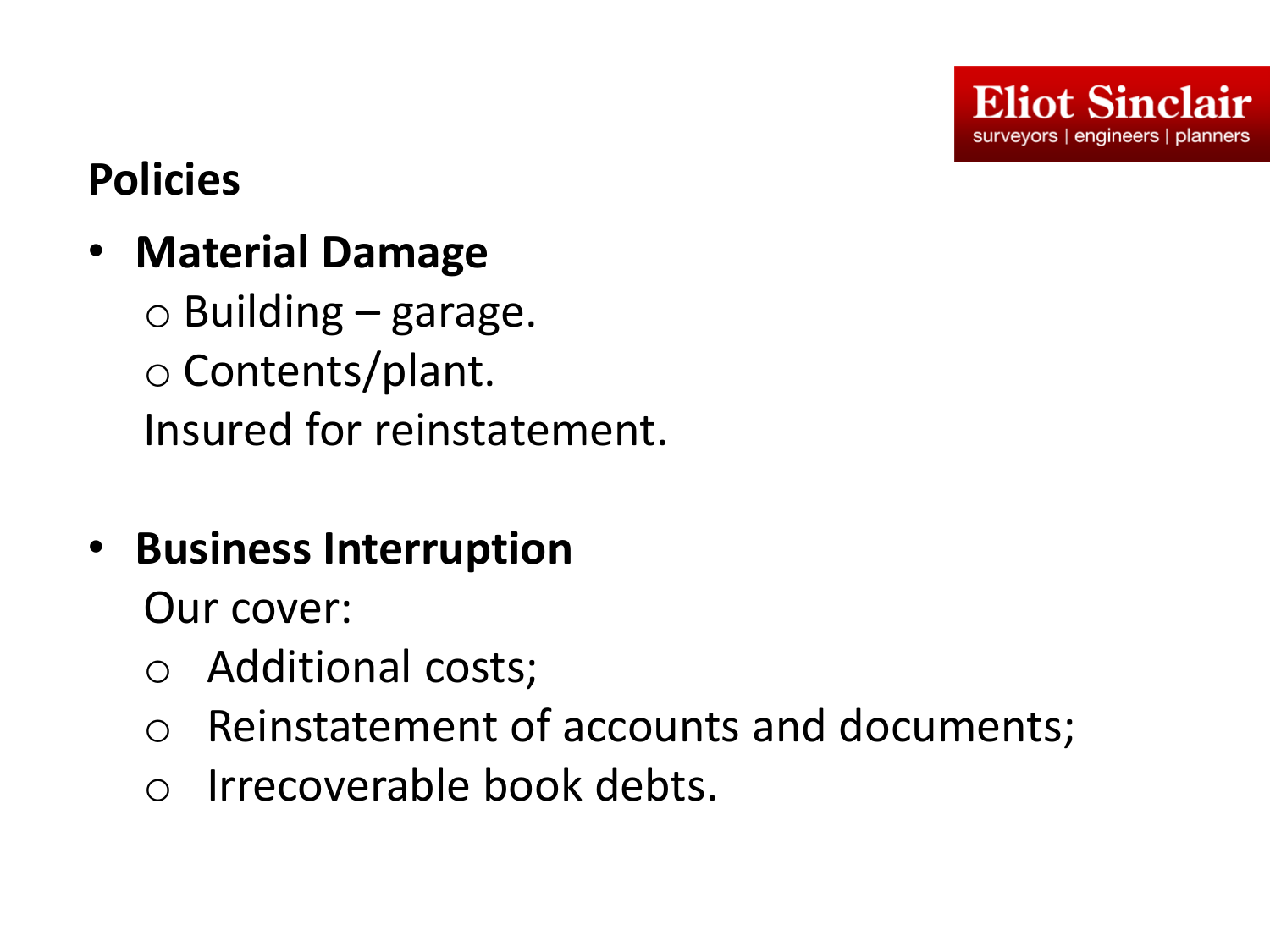Other cover available includes:

- o Wages/salaries;
- o Gross profits;
- o Claims preparation costs.

### **Motor Vehicles**

o Normal Comprehensive cover.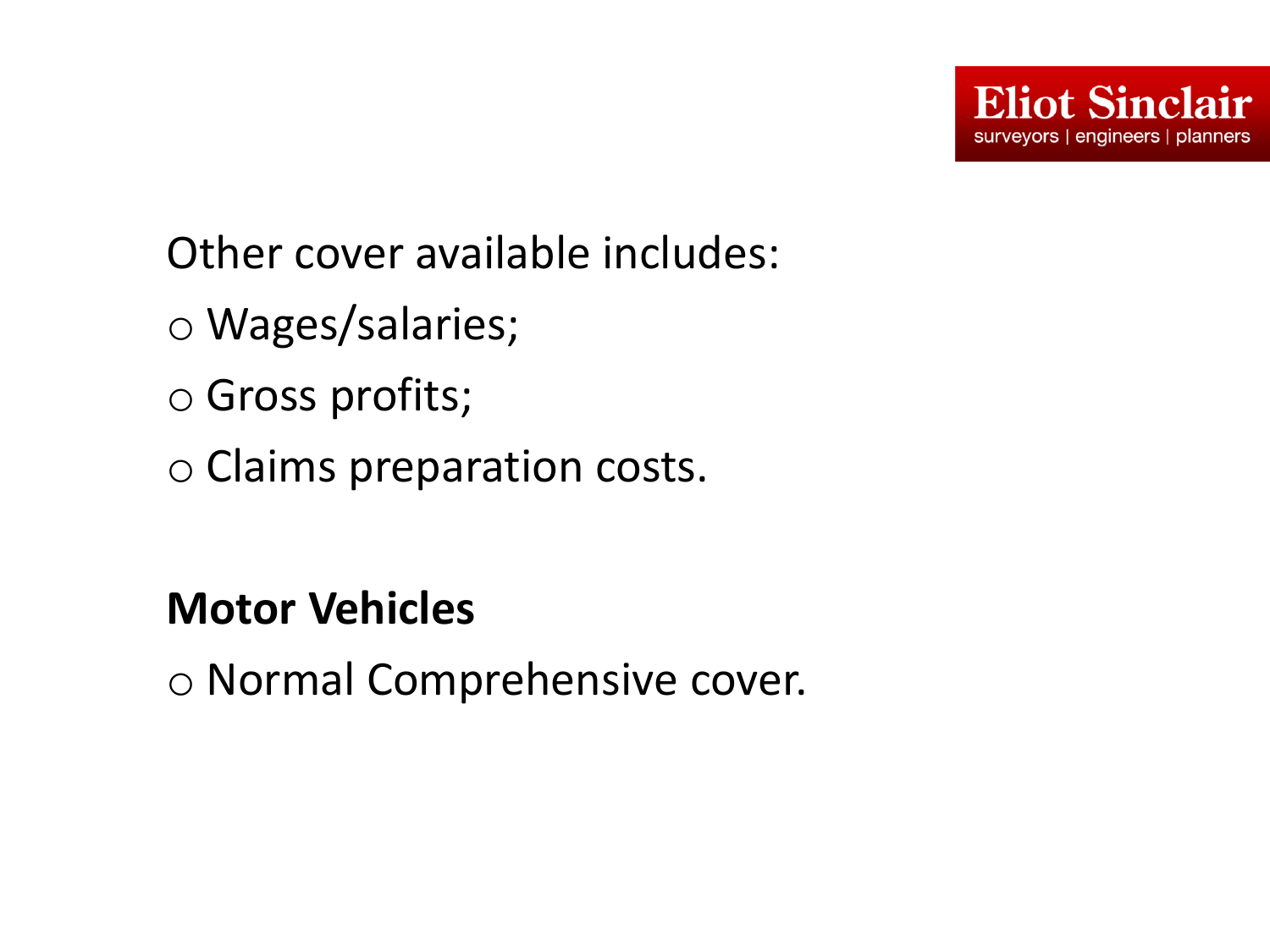### **Useful Policies**

- **Material Damage**
	- o Relatively straightforward policies.
	- $\circ$  The process took time over two years to obtain a full pay-out.
	- $\circ$  An interim payment was made for 50% of the claim within 12 months.
	- o The balance of payment was made after costs were actually incurred in replacing plant and contents.
	- o We had no portable or field equipment over \$5,000 damaged or lost.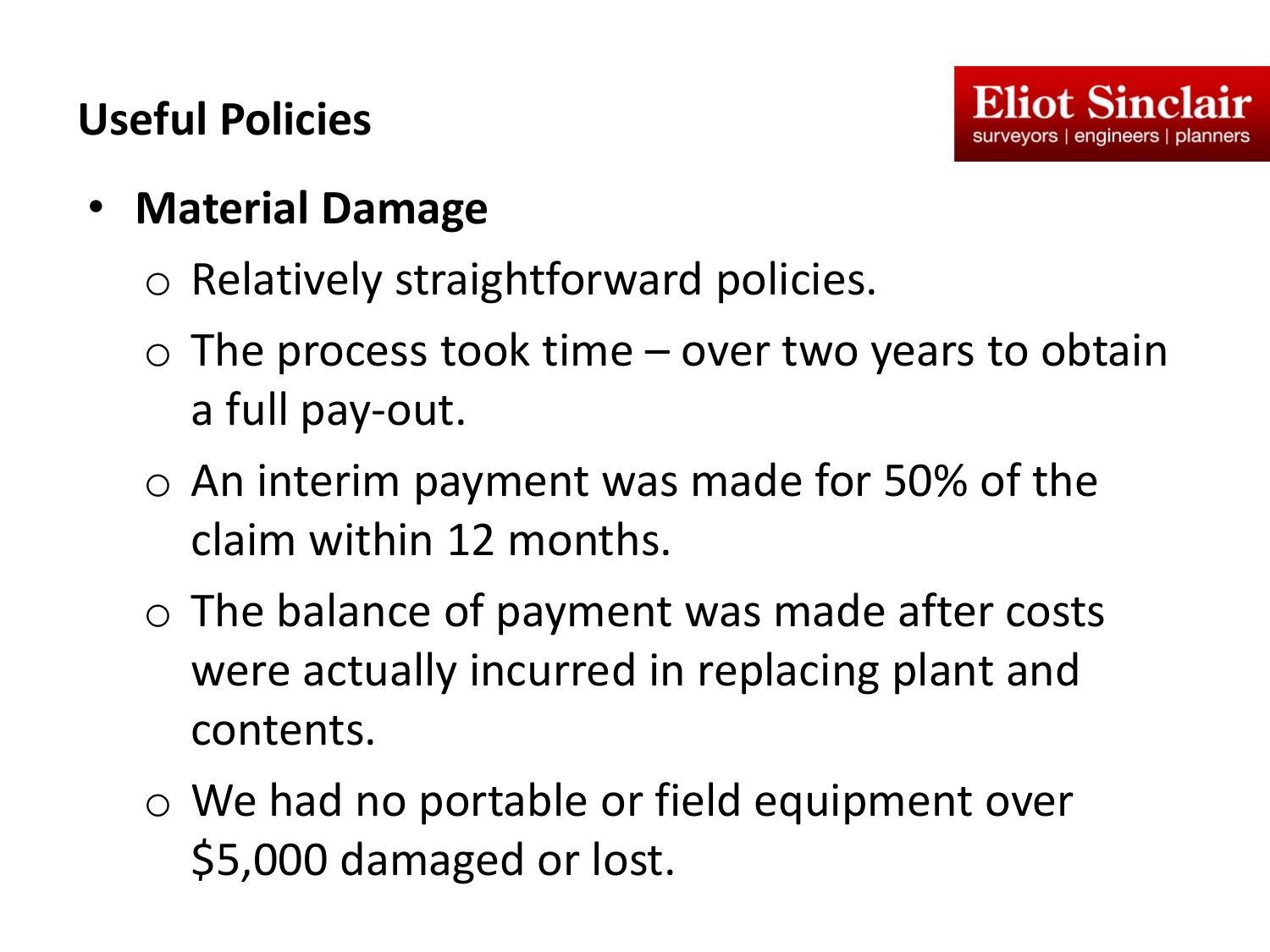- **Additional Costs**
	- $\circ$  Excellent policy straightforward to interpret.
	- o Covered a wide range of additional costs.
	- $\circ$  Twelve month indemnity period started 22/02/11.
- **Claim Preparation Costs**

o Time consuming process.

- o Covers cost of external consultants (e.g. QS) to compile claims.
- o Arguably, able to claim QS expense under the Additional Costs cover.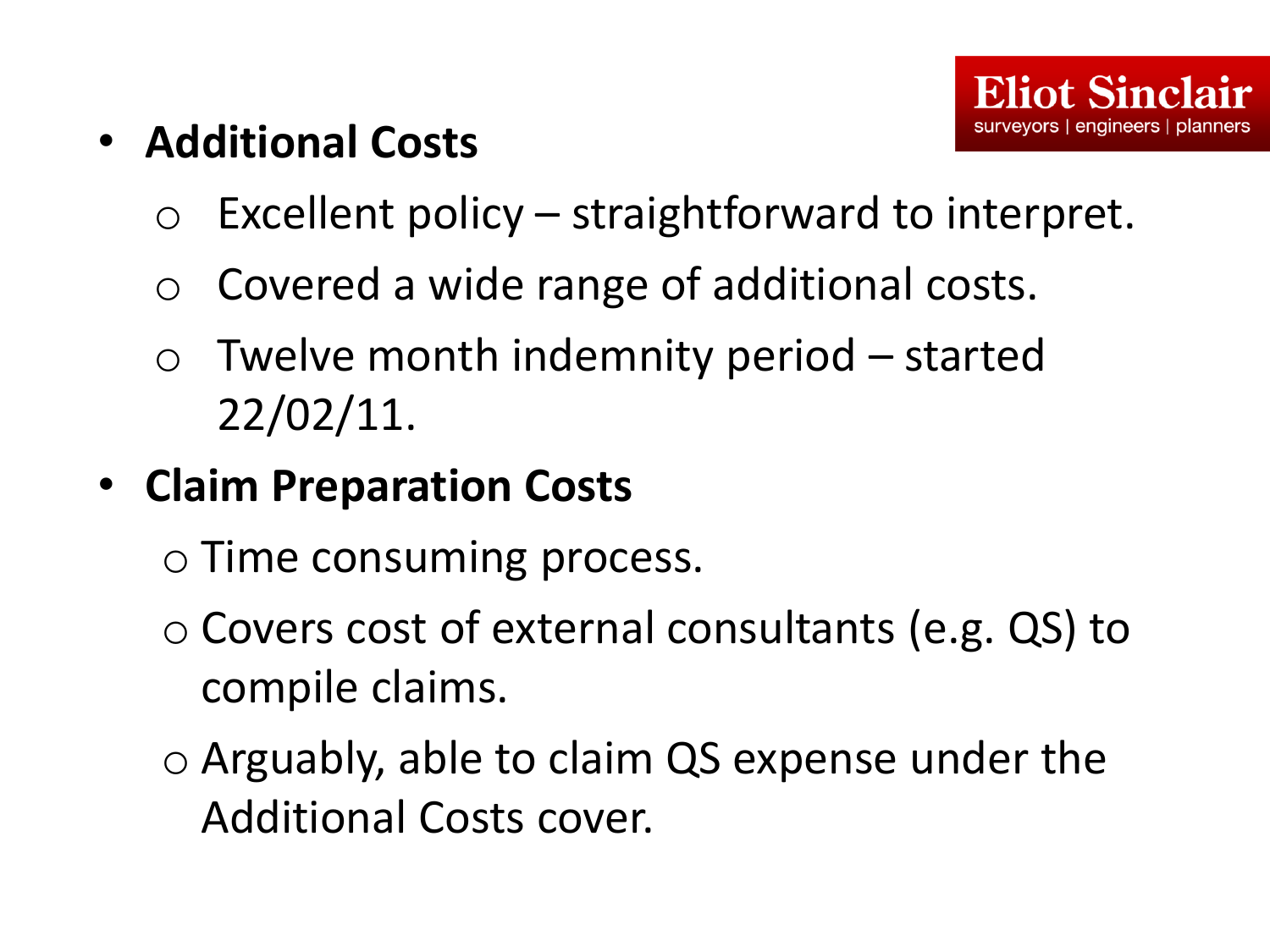### **Nil/Low Value Policies**

• **Reinstatement of Accounts & Documents**

o Better to have computer-based systems and appropriate backup.

### • **Irrecoverable Book Debts**

o None of our debts were irrecoverable as a result of the disaster.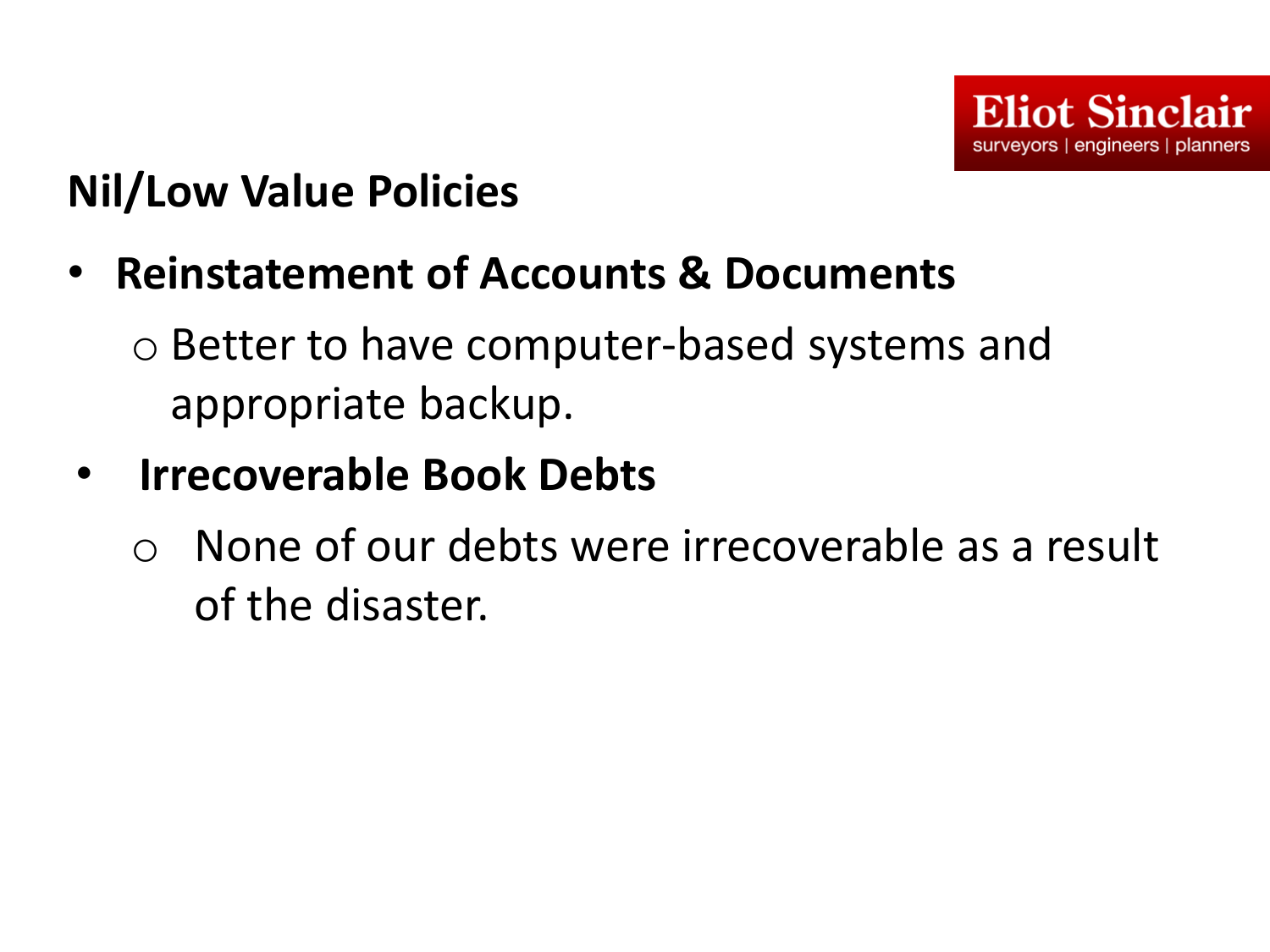#### **Amount of Cover**

- Most policies provide for the insured to get the lesser of:
	- o The dollar amount specified in the renewal; or
	- $\circ$  As determined by the basis of cover indemnity, replacement, agreed value etc.
- Know what type of cover you have for particular asset classes.
- Use your asset schedule as a basis for determining the quantum of cover.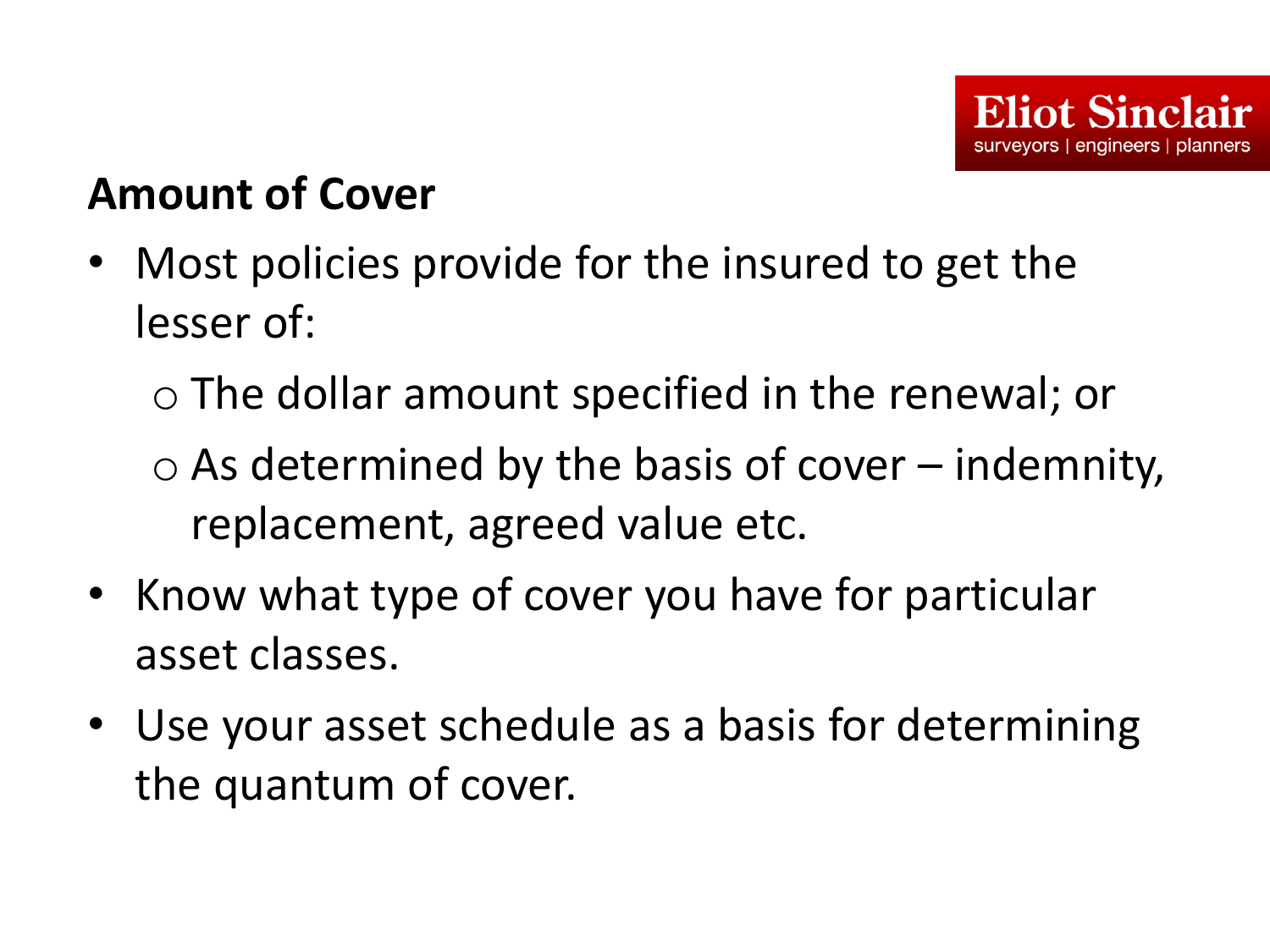- Aggregate the detailed information into broad categories where possible.
- Supply no more detail to the insurer than they require.
- Most insurance is relatively cheap confirm the cost to aid decision making.
- If in doubt as to value, err on the high side.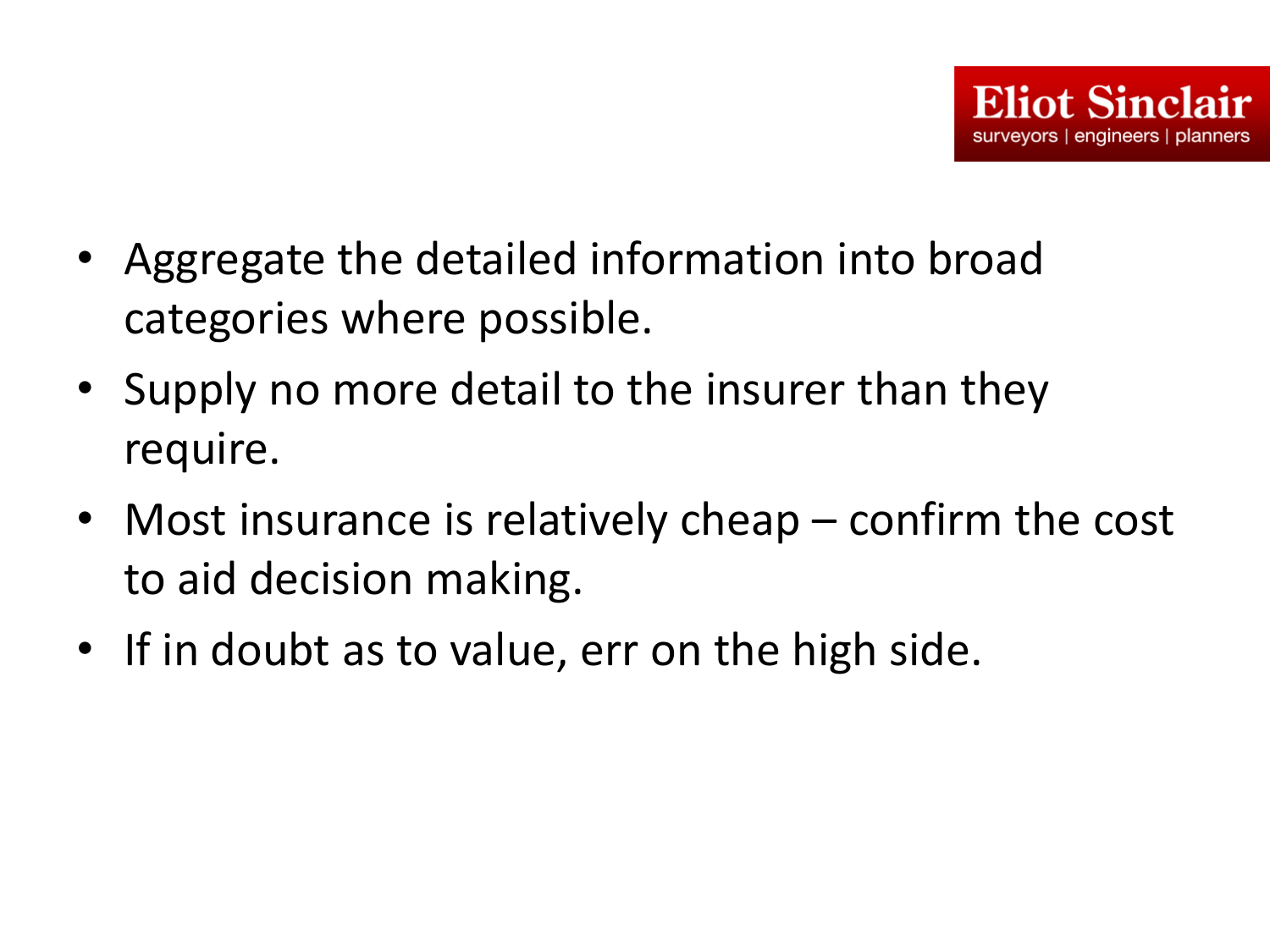## **Lodging a Claim**

- Use a competent broker to assess and obtain the most appropriate cover before the disaster.
- Broker's expertise also useful in working through the claims process.
- The Insurance Assessor is a key part of the claims process.
- Develop the best possible relationship with them.
- Their recommendation carries a lot of weight with the insurer.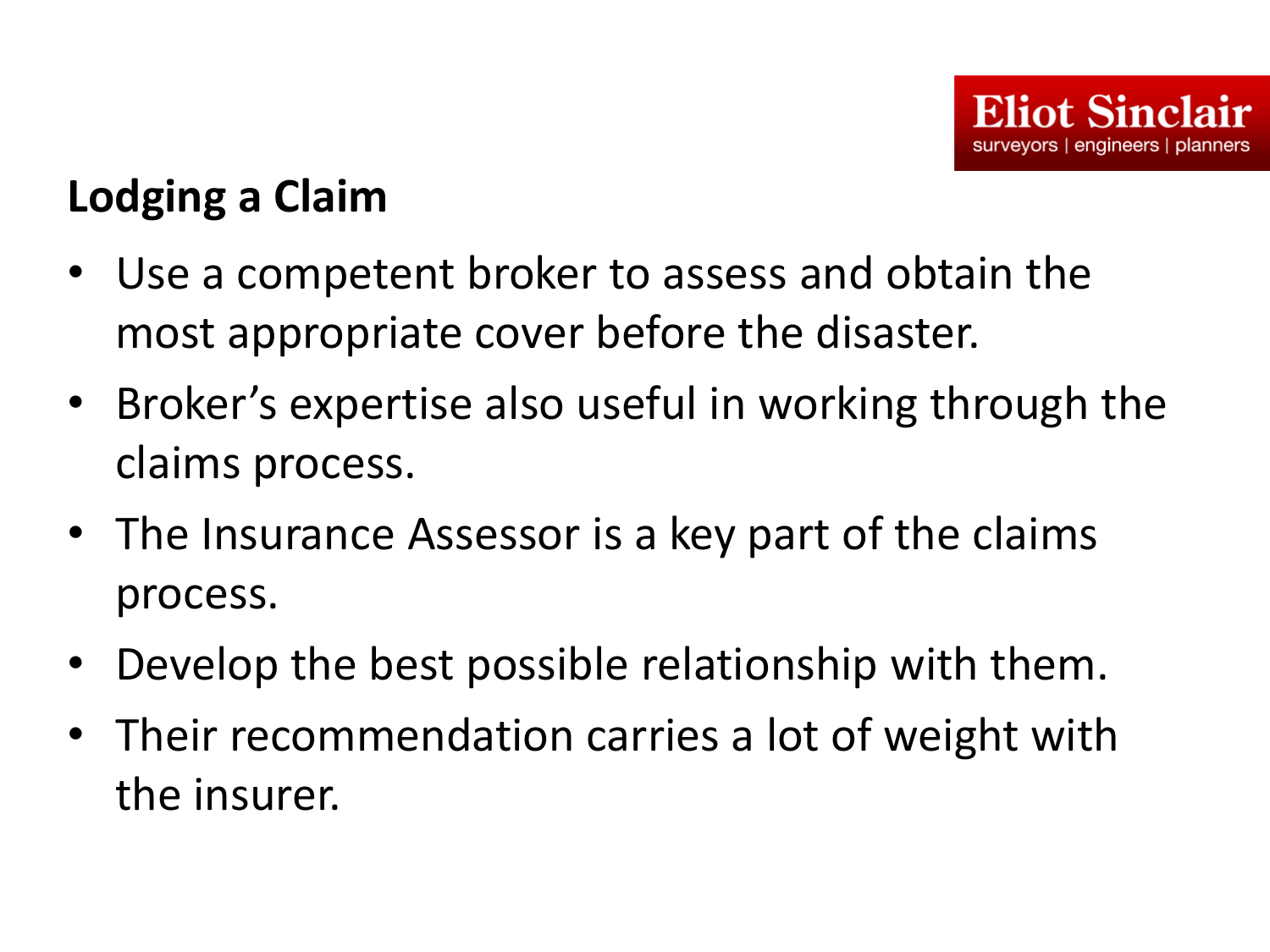- An experienced assessor can also provide valuable assistance in working through the claim.
- Know the rules develop detailed knowledge of what your policy covers (although this is best done before cover is taken out).
- Challenge the assessor if you are uncomfortable with their interpretation.
- Make it easy for the insurer to make a decision in your favour.
- Make a tidy presentation. For example: o Material Damage Policy

o Additional Costs (Business Interruption) Policy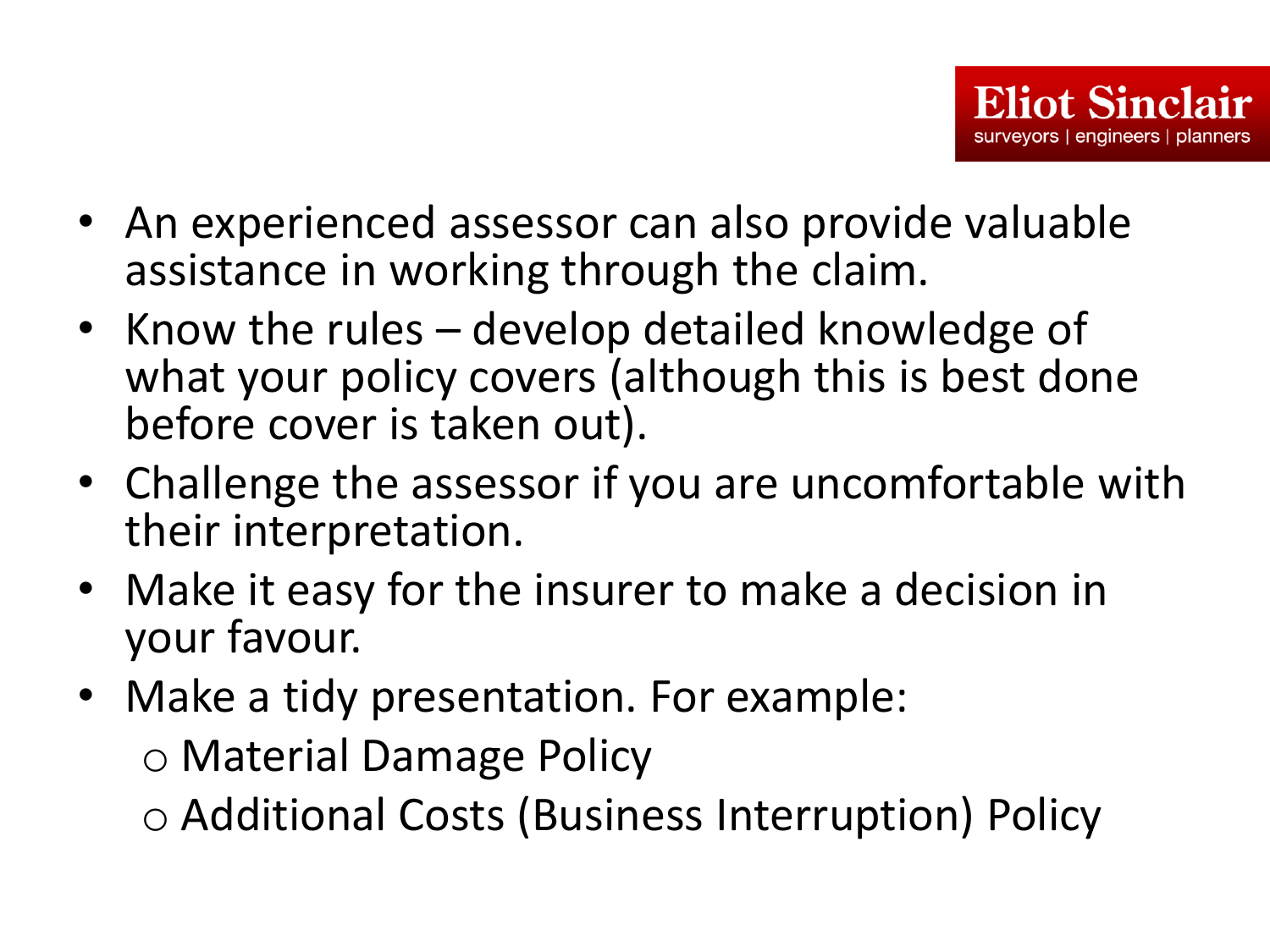### **Changes to Cover post-EQ Cover**

- Generally, premiums increased.
- The earthquake/natural disaster excess in the Canterbury region increased:
	- o Pre-earthquake: 2.5% of the **loss** with a minimum of \$2,500.
	- o Post-earthquake: 10.0% of **business assets site sum insured** with a minimum of \$50,000.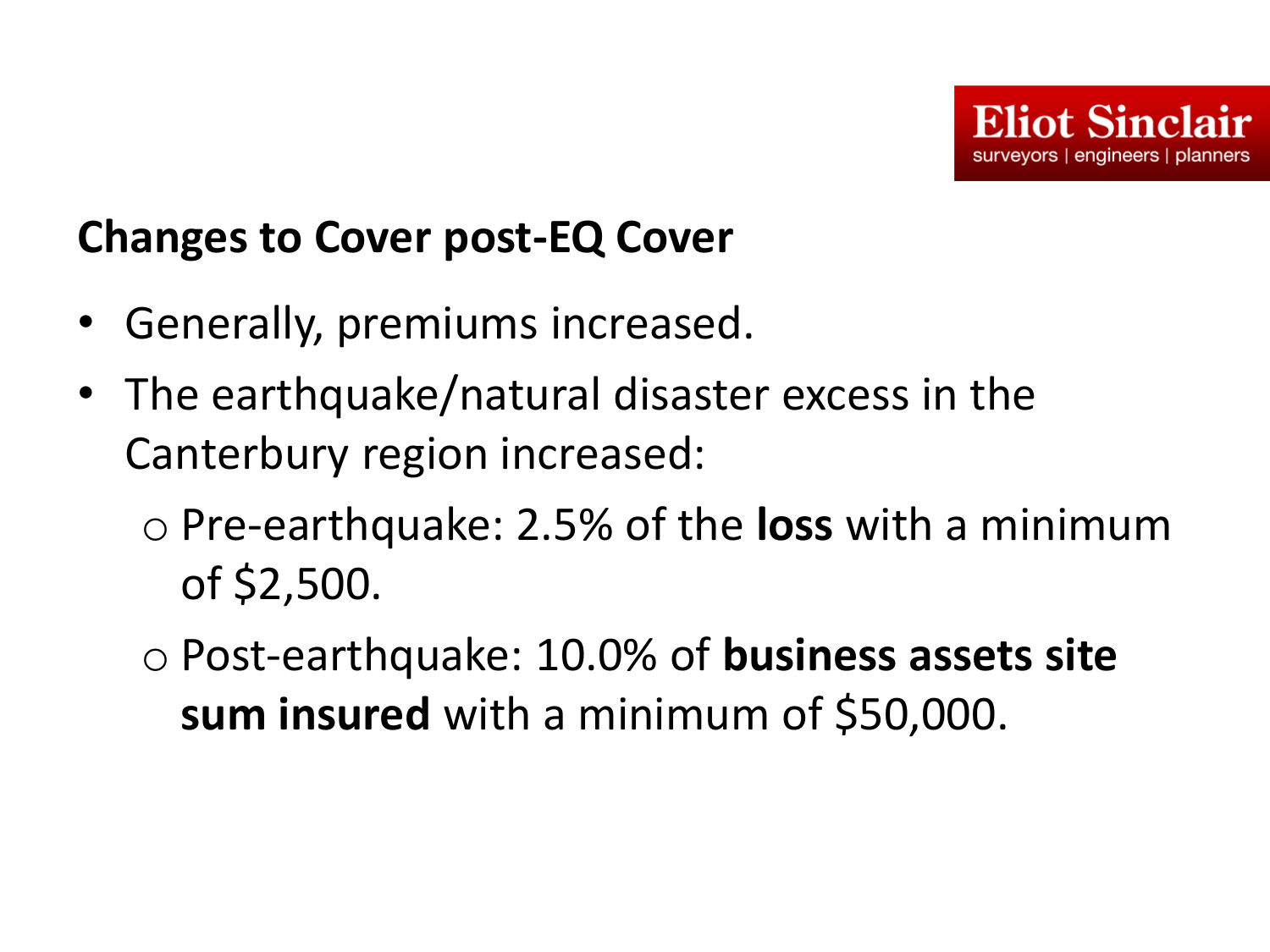- Now 5% of **business assets site sum insured** with a minimum of  $$2,500 - with a newk$  insurer. Industry is competitive and cyclical.
- Initially, some additional paperwork/ certification required whenever we renewed or extended our cover, but now relatively minor.
- Some additional costs for tenants under building leases, e.g. 24 month loss of rental cover to be paid by the tenant – not required under our previous lease.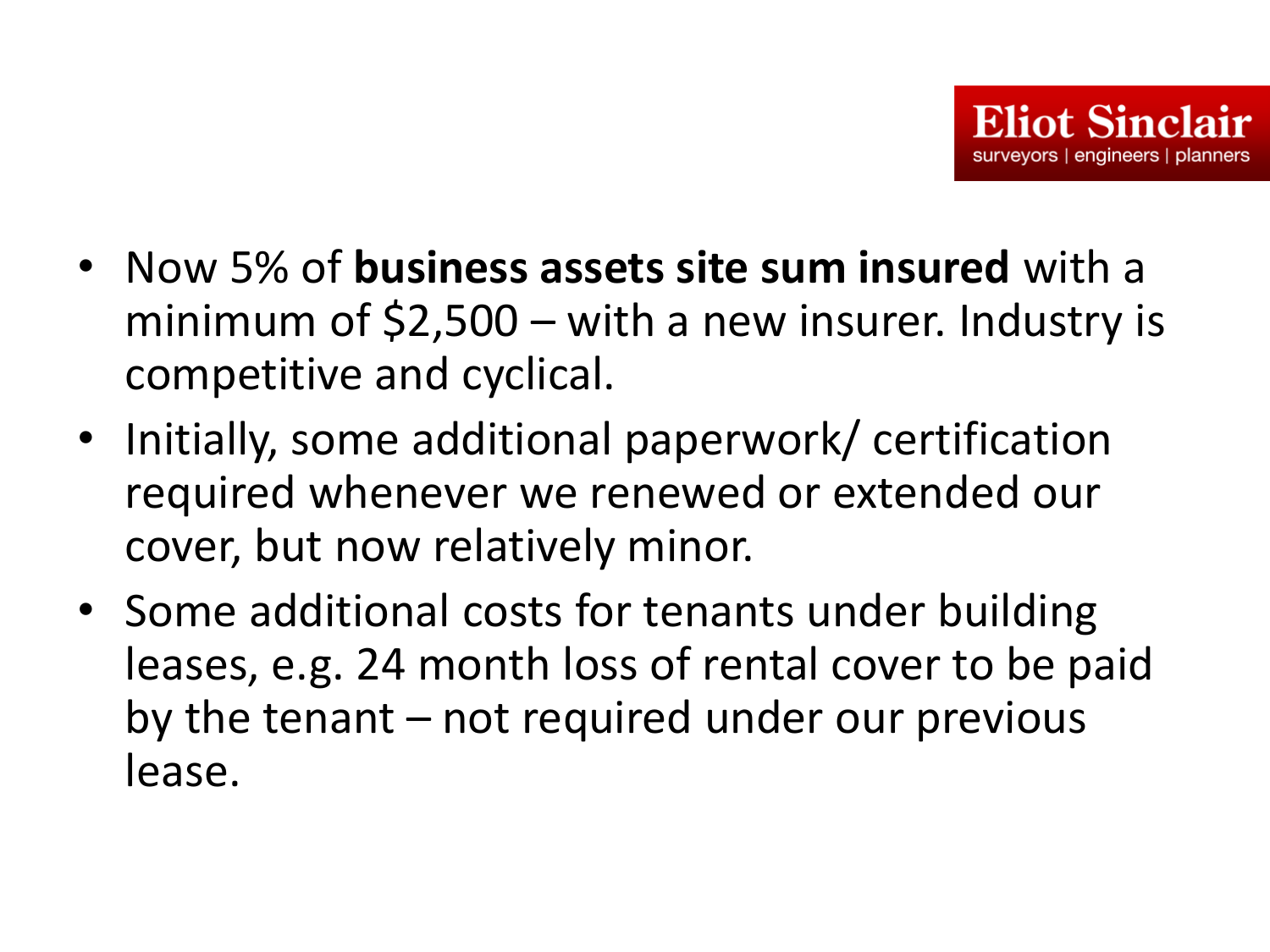#### **Conclusion**

- Understand your insurance needs.
- Determine what policies are available to meet those core needs.
- Use a competent broker who deals with reputable, financially sound insurers.
- Obtain the policies that are most appropriate to your needs **before the disaster occurs**.